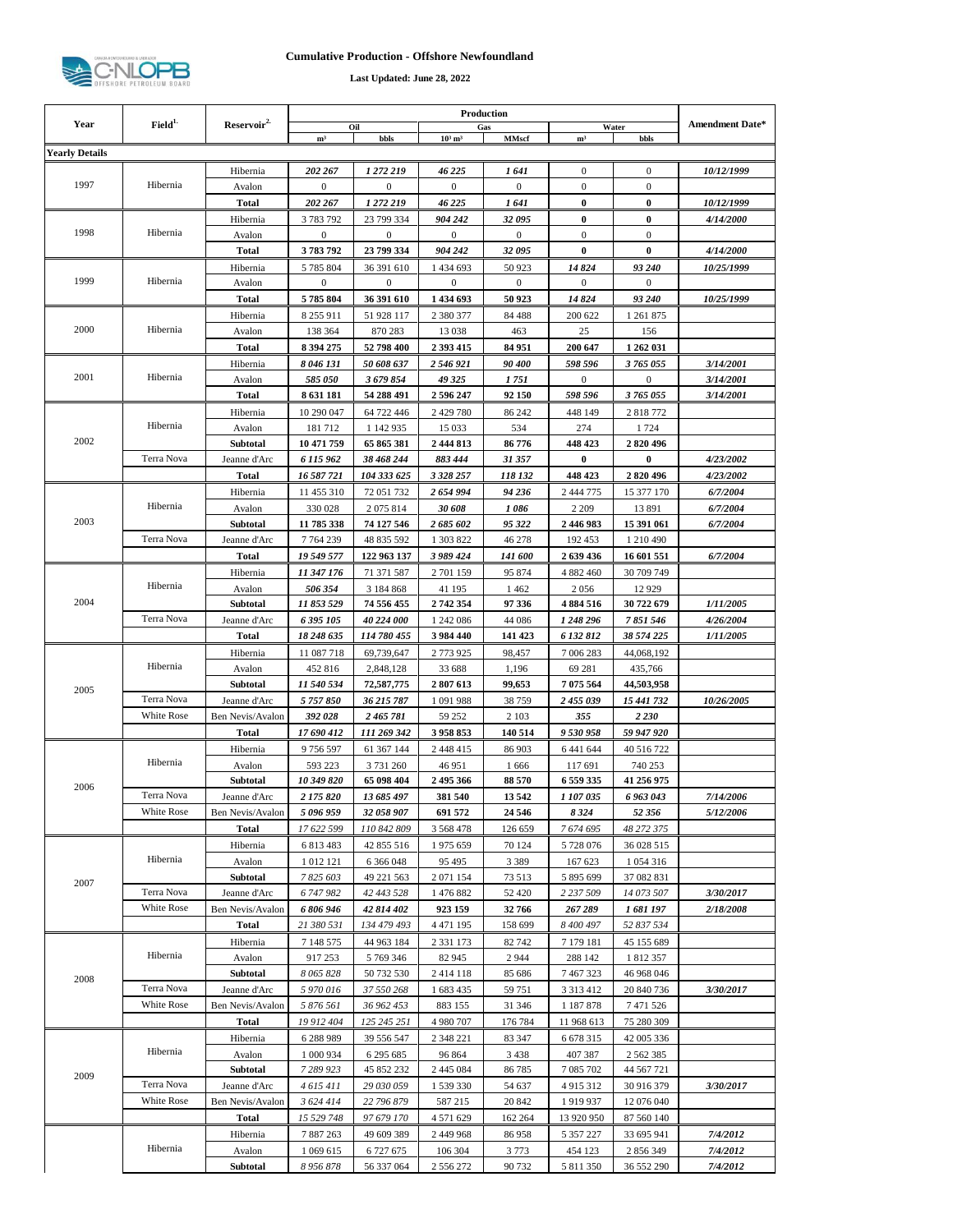| 2010 | Terra Nova        | Jeanne d'Arc     | 3 964 911  | 24 938 539  | 1732 566      | 61 495   | 6 0 2 6 4 8 8 | 37 905 468    |                         |
|------|-------------------|------------------|------------|-------------|---------------|----------|---------------|---------------|-------------------------|
|      |                   |                  |            |             |               |          |               |               |                         |
|      | White Rose        | Ben Nevis/Avalon | 2 490 978  | 15 667 778  | 412057        | 14 625   | 2919668       | 18 364 159    |                         |
|      | North Amethyst    | Ben Nevis/Avalon | 595 820    | 3747594     | 66 374        | 2 3 5 6  | 6 1 3 2       | 38 570        |                         |
|      |                   | Total            | 16 008 586 | 100 690 975 | 4 767 269     | 169 208  | 14 763 638    | 92 860 488    |                         |
|      | Hibernia          | Hibernia         | 7958977    | 50 060 455  | 2 503 550     | 88 860   | 4 856 429     | 30 546 015    | 3/24/2012               |
|      |                   |                  |            |             |               |          |               |               |                         |
|      |                   | Avalon           | 999 923    | 6 289 329   | 91 115        | 3 2 3 4  | 160 532       | 1 009 719     | 3/24/2014               |
|      |                   | Subtotal         | 8 958 900  | 56 349 784  | 2 594 665     | 92 094   | 5 016 961     | 31 555 734    | 3/24/2014               |
| 2011 | Terra Nova        | Jeanne d'Arc     | 2 502 240  | 15 738 615  | 1 307 843     | 46 4 20  | 3 8 1 9 8 7 8 | 24 026 307    | 8/17/2011               |
|      | <b>White Rose</b> | Ben Nevis/Avalon | 2019557    | 12 702 631  | 379 866       | 13 4 8 3 | 3 406 368     | 21 425 410    | 1/20/2014               |
|      | North Amethyst    | Ben Nevis/Avalon | 1 984 026  | 12 479 148  | 231 347       | 8 2 1 1  | 438 126       | 2755730       | 1/21/2014               |
|      |                   |                  |            |             |               |          |               |               |                         |
|      |                   | Total            | 15 464 723 | 97 270 178  | 4 5 1 3 7 2 1 | 160 209  | 12 681 333    | 79 763 180    |                         |
|      |                   | Hibernia         | 6763399    | 42 540 496  | 2 3 3 4 7 4   | 82 895   | 5 242 825     | 32 976 379    | 12/3/2012               |
|      | Hibernia          | Avalon           | 842 109    | 5 296 709   | 78958         | 2803     | 214 031       | 1 346 214     | 12/3/2012               |
|      |                   | Subtotal         | 7 605 508  | 47 837 205  | 2 4 1 2 4 2 3 | 85 697   | 5 456 856     | 34 322 593    | 12/3/2012               |
| 2012 | Terra Nova        | Jeanne d'Arc     | 1 346 906  | 8 471 783   | 722 765       | 25 654   | 2 2 8 2 6 3 9 | 14 357 368    |                         |
|      |                   |                  |            |             |               |          |               |               |                         |
|      | White Rose        | Ben Nevis/Avalon | 1 425 461  | 8 965 880   | 247 437       | 8782     | 2 2 5 7 6 7   | 14 188 345    | <i>11/15/2012</i>       |
|      | North Amethyst    | Ben Nevis/Avalon | 1 098 007  | 6 906 257   | 128 592       | 4 5 6 4  | 888 957       | 5 591 369     | 11/15/2012              |
|      |                   | <b>Total</b>     | 11 475 882 | 72 181 124  | 3 5 1 1 2 1 7 | 124 698  | 10 884 219    | 68 459 675    |                         |
|      |                   | Hibernia         | 6 966 381  | 43 817 220  | 2 648 734     | 94 013   | 6919718       | 43 523 712    | 12/5/2013               |
|      |                   | Avalon           | 849 874    | 5 345 545   | 84 249        | 2990     | 513 148       | 3 2 2 7 6 0 1 | 12/5/2013               |
|      | Hibernia          |                  |            |             |               |          |               |               |                         |
|      |                   | Catalina         | 39 946     | 251 253     | 3 0 2 3       | 107      | 167           | 1 0 5 0       | 12/5/2013               |
| 2013 |                   | Subtotal         | 7 856 201  | 49 414 018  | 2 736 005     | 97 111   | 7433032       | 46 752 363    | 12/5/2013               |
|      | Terra Nova        | Jeanne d'Arc     | 2 190 510  | 13 777 894  | 1 100 502     | 39 061   | 4 147 532     | 26 087 193    | 3/24/2014               |
|      | White Rose        | Ben Nevis/Avalon | 1 924 803  | 12 106 647  | 388 294       | 13782    | 2 3 2 5 6 4 7 | 14 627 881    | 2/25/2013               |
|      | North Amethyst    | Ben Nevis/Avalon | 1 317 478  | 8 286 687   | 155 449       | 5 5 1 7  | 1751537       | 11 016 833    | 2/25/2013               |
|      |                   |                  |            |             |               |          |               |               |                         |
|      |                   | Total            | 13 288 993 | 83 585 246  | 4 380 250     | 155 471  | 15 657 748    | 98 484 271    |                         |
|      |                   | Hibernia         | 6 022 010  | 37 877 302  | 2 5 1 3 6 4 6 | 89 219   | 6 4 7 5 1 6 7 | 40 727 576    |                         |
|      | Hibernia          | Avalon           | 636 716    | 4 004 822   | 63759         | 2 2 6 3  | 407818        | 2 5 6 5 0 9 5 |                         |
|      |                   | Catalina         | 45 201     | 284 306     | 9 3 9 7       | 334      | 984           | 6 1 8 9       |                         |
|      |                   | Subtotal         | 6 703 927  | 42 166 430  | 2 586 802     | 91 815   | 6883969       | 43 298 861    |                         |
| 2014 |                   |                  |            |             |               |          |               |               |                         |
|      | Terra Nova        | Jeanne d'Arc     | 2 664 973  | 16 762 174  | 1 429 474     | 50 737   | 5 0 3 2 4 2 0 | 31 652 968    |                         |
|      | <b>White Rose</b> | Ben Nevis/Avalon | 1 885 427  | 11 858 981  | 443 134       | 15728    | 1963222       | 12 348 295    | 1/28/2015               |
|      | North Amethyst    | Ben Nevis/Avalon | 1 281 958  | 8 063 272   | 225 051       | 7988     | 1979 633      | 12 451 517    | 1/28/2015               |
|      |                   | Total            | 12 536 285 | 78 850 856  | 4 684 460     | 166 269  | 15 859 244    | 99 751 641    |                         |
|      | Hibernia          |                  |            |             | 2 3 5 1 7 4 8 |          |               |               |                         |
|      |                   | Hibernia         | 4 527 544  | 28 477 394  |               | 83 472   | 5 599 202     | 35 217 920    | <i><b>5/11/2016</b></i> |
|      |                   | Avalon           | 688 340    | 4 3 29 5 26 | 66 776        | 2 3 7 0  | 535 581       | 3 3 68 7 01   | <i><b>5/11/2016</b></i> |
|      |                   | Catalina         | 36 845     | 231749      | 4 3 4 7       | 154      | 1 3 5 7       | 8 5 3 2       | 5/11/2016               |
|      |                   | Subtotal         | 5 252 729  | 33 038 669  | 2 422 873     | 85 997   | 6 136 139     | 38 595 154    | 5/11/2016               |
| 2015 | Terra Nova        | Jeanne d'Arc     | 2 076 796  | 13 063 005  | 1 350 386     | 47930    | 4707865       | 29 611 579    | <i>12/15/2015</i>       |
|      | White Rose        | Ben Nevis/Avalon |            |             |               |          |               |               | 2/1/2016                |
|      |                   |                  | 2 053 096  | 12 913 586  | 493 649       | 17521    | 2 2 1 2 5 8   | 13 908 394    |                         |
|      | North Amethyst    | Ben Nevis/Avalon | 581 579    | 3 658 022   | 86 940        | 3 0 8 6  | 2 1 1 8 7 6 5 | 13 326 631    | <i><b>2/1/2016</b></i>  |
|      |                   | Total            | 9 964 200  | 62 673 282  | 4 3 5 3 8 4 9 | 154 534  | 15 174 027    | 95 441 757    |                         |
|      | Hibernia          | Hibernia         | 6 995 666  | 44 001 412  | 2 681 910     | 95 191   | 5 530 599     | 34 786 422    | 8/22/2016               |
|      |                   | Avalon           | 901 959    | 5 673 149   | 91 303        | 3 2 4 1  | 610 128       | 3 837 588     | 8/22/2016               |
|      |                   | Catalina         | 16 20 6    | 101 930     | 1 1 8 8       | 42       | 551           | 3467          | 8/22/2016               |
|      |                   |                  |            |             |               |          |               |               |                         |
|      |                   | Subtotal         | 7 913 830  | 49 776 491  | 2 774 402     | 98 474   | 6 141 278     | 38 627 477    | 8/22/2016               |
| 2016 | Terra Nova        | Jeanne d'Arc     | 1 915 380  | 12 047 379  | 1 489 478     | 52 867   | 5 240 313     | 32 960 578    | 3/22/2016               |
|      | White Rose        | Ben Nevis/Avalon | 1 956 256  | 12 304 477  | 653 210       | 23 185   | 1963037       | 12 347 132    | 12/7/2016               |
|      |                   | Ben Nevis/Avalon | 307 551    | 1934436     | 44 778        | 1589     | 1 439 590     | 9 0 5 4 7 4 9 |                         |
|      | North Amethyst    | Hibernia         | 108 397    | 681794      | 16498         | 586      | 870           | 5 4 7 2       |                         |
|      |                   |                  | 12 201 413 |             |               |          |               |               |                         |
|      |                   | <b>Total</b>     |            | 76 744 577  | 4 978 365     | 176 701  | 14 785 089    | 92 995 406    |                         |
|      | Hibernia          | Hibernia         | 7 299 525  | 45 912 629  | 2 8 1 4 3 1 7 | 99 891   | 4 892 412     | 30 772 342    |                         |
|      |                   | Avalon           | 1079810    | 6791803     | 95 736        | 3 3 9 8  | 719 785       | 4527310       |                         |
|      |                   | Catalina         | 53 345     | 335 531     | 4 29 1        | 152      | 2 3 6 8       | 14 8 9 6      |                         |
|      |                   | Subtotal         | 8 432 680  | 53 039 962  | 2 9 14 3 45   | 103 441  | 5 614 564     | 35 314 547    |                         |
|      | Hebron            |                  |            |             |               |          |               |               |                         |
| 2017 |                   | Ben Nevis        | 123 924    | 779 457     | 6 3 0 6       | 224      | 573           | 3 603         | 2/7/2018                |
|      | Terra Nova        | Jeanne d'Arc     | 1 773 471  | 11 154 795  | 1 527 503     | 54 217   | 4 4 9 7 6 7 8 | 28 289 545    |                         |
|      | White Rose        | Ben Nevis/Avalon | 1 653 192  | 10 398 267  | 792 197       | 28 118   | 1862387       | 11 714 062    | 6/6/2017                |
|      | North Amethyst    | Ben Nevis/Avalon | 538 838    | 3 389 188   | 76 373        | 2711     | 1 549 220     | 9 744 303     | 6/6/2017                |
|      |                   | Hibernia         | 287 405    | 1 807 724   | 80 004        | 2 8 4 0  | 58718         | 369 326       | 6/6/2017                |
|      |                   | <b>Total</b>     | 12 809 510 | 80 569 394  | 5 396 729     | 191 550  | 13 583 141    | 85 435 386    |                         |
|      |                   |                  |            |             |               |          |               |               |                         |
|      | Hibernia          | Hibernia         | 4 800 745  | 30 195 777  | 2 471 199     | 87712    | 4 3 4 6 5 0 5 | 27 338 693    |                         |
|      |                   | Avalon           | 1 673 625  | 10 526 784  | 151 033       | 5 3 6 1  | 747 776       | 4703370       |                         |
|      |                   | Catalina         | 55 412     | 348 530     | 9018          | 320      | 3 1 0 8       | 19550         |                         |
|      |                   | Subtotal         | 6 529 782  | 41 071 092  | 2 631 250     | 93 393   | 5 097 389     | 32 061 613    |                         |
|      | Hebron            |                  | 3 579 985  |             |               |          |               |               |                         |
| 2018 |                   | Ben Nevis        |            | 22 517 430  | 195 892       | 6953     | 9432          | 59 323        |                         |
|      | Terra Nova        | Jeanne d'Arc     | 1807469    | 11 368 639  | 1793152       | 63 646   | 4 2 8 5 5 8 5 | 26 955 516    |                         |
|      | White Rose        | Ben Nevis/Avalon | 1 151 586  | 7 243 258   | 914 706       | 32 4 6 6 | 1 141 486     | 7 179 729     |                         |
|      |                   | Ben Nevis/Avalon | 190 473    | 1 198 036   | 28 064        | 996      | 1 075 659     | 6765691       |                         |
|      | North Amethyst    | Hibernia         | 96 495     | 606 933     | 86 102        | 3056     | 52 538        | 330 455       |                         |
|      |                   |                  |            |             |               |          |               |               |                         |